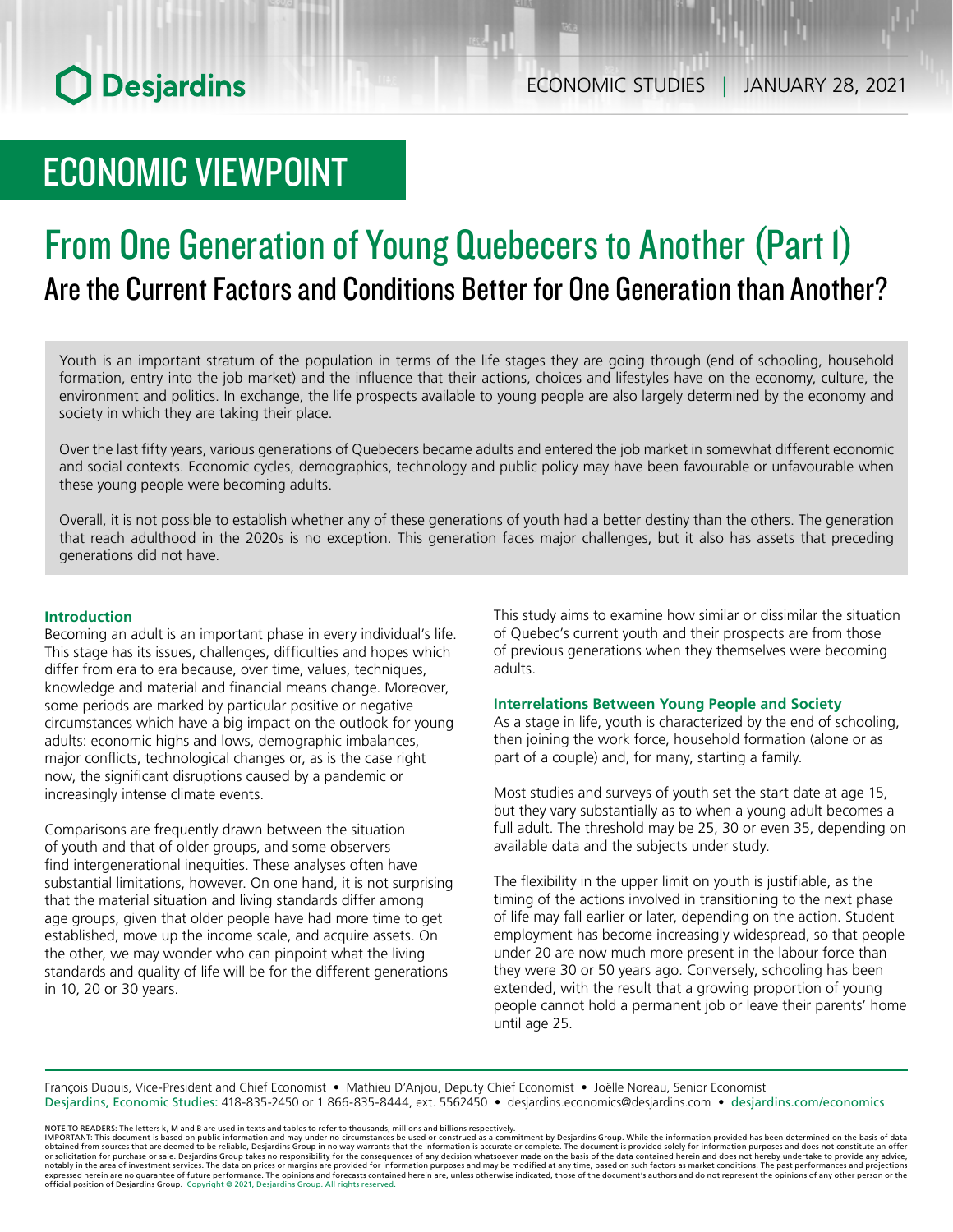ECONOMIC STUDIES

Also, actions such as buying a home usually require several years of work to build up some financial capacity. This is why homeowners under the age of 35 may be considered young homeowners. Lastly, a longer lifespan also argues in favour of shifting the various age ranges upward. For the last few decades, youth is no longer over at age 25, and 65 is no longer old. The life stages have shifted.

Regardless of the cut-off ages that define youth, young people are very important in the evolution of the economy, and all of society, since they represent an important share of the labour force. Youth also contributes new sensitivities, new ideas, new ways of seeing the world, and new approaches. Young people are therefore a key factor in both perpetuating and renewing societies.

Youth's influence on society is felt, among other things, through numbers, i.e., its importance in the age pyramid. This phenomenon was spotlighted after World War II, through an exploding birth rate--baby boom--that lasted two decades, and the ensuing baby bust, when the birth rate plunged. The imbalance in the age pyramid meant that the dependency ratio<sup>1</sup> swung from one extreme to the other between the 1950s and today.

Quebec went from a ratio of 86.9 dependents per 100 people aged 20 to 65 in 1971 to a low of 57.5 in 2005.<sup>2</sup> This gave Quebec what analysts describe as a demographic dividend: the economy benefits from an overrepresentation of the labour force in the age pyramid, increasing the overall population's productivity. This is a temporary gain, however: gradually, the decline in births affects the labour force. Quebec's demographic dependency ratio has been moving up since the low in the 2000s, and could reach 80.4 in 2027 and 84.1 in 2037,<sup>3</sup> similar to where it was in the 1970s. There is a big difference however: the largest contingent of dependents will be made up of seniors rather than children.

In addition to these strong demographic effects, the size of the group of young people in one era has direct impacts on the nature of the goods and services that are most in demand, as well as on the supply and demand for savings. The impact of demographics on home prices is very clear.<sup>4</sup> Similarly, demographic fluctuations, whether up or down, influence the labour market insofar as more (or less) consumers generate more (or less) demand for goods and services and, accordingly, more

(or fewer) jobs to meet the new demand. Depending on the era, governments will have to build schools and sports facilities or hospitals and long-term care centres. Generational effects can also be seen in culture, values and fashions.

According to economist and demographer David K. Foot, demographic phenomena have great predictive value and can explain up to two thirds of what happens in the markets for all products and services over the medium and long range.<sup>5</sup> Peter F. Drucker, one of the most renowned management specialists in the second half of the 20th century, was also convinced that demographics is one of the best indicators for predicting an economy's medium- and long-term evolution.

Note that the relationship between youth and society works both ways. Depending on the economic and political conditions that prevail at a given time, the prospects open to young adults may or may not be promising. As a result, it may be easier--or harder--for them to find the kind of job they want and achieve the standard of living and quality of life they expect.

To reflect the interrelationships between youth and the era in which they were born and grew up, marketing agencies and the media have gotten into the habit of tagging the successive generations with labels that are supposed to represent what characterizes them, and what differentiates them from other generations. This notion of generation refers to a group of people who are broadly in the same age group and who, for that reason, were born and grew up during the same political, economic and cultural events.

The distinctions between these sociodemographic generations are arbitrary, particularly with respect to their start and end dates, as are their names, but many publications consider that four generational groups can be identified since the end of the last world war. The following breakdown is used in this study for Quebec's most recent sociodemographic generations:

- a) Baby Boomers (born between 1946 and 1965)
- b) Generation X (1966-1980)
- c) Millennials (1981-1995)
- d) Generation Z (born after 1995)

Note that this breakdown is partly based on random phenomena, such as the cycle of births or economic cycles: the length of a generation not uniform. The length ranges from 15 years for Generation X and the Millennials to 25 years (so far) for Generation Z.

For the purpose of this study, it is not the generation group's start date that matters, but rather when its first representatives became adults, about twenty years later. Because they reached maturity at the turn of the millennium, the generation following

<sup>1</sup> The ratio between the number of people in the employment market and the number of non-participants, particularly children and retirees.

<sup>2</sup> Institut de la statistique du Québec data and projections published in Finances Québec, *[Le contexte démographique du Québec : Horizon 2025](http://www.finances.gouv.qc.ca/documents/Autres/fr/AUTFR_Horizon2025.pdf)*, December 2009, p. 18.

<sup>3</sup> Projections published by *[CIRANO](https://qe.cirano.qc.ca/theme/demographie/population/tableau-ratio-dependance-demographique)*.

<sup>&</sup>lt;sup>4</sup> Francis VAILLES, <u>[Votre future maison, les jeunes](https://plus.lapresse.ca/screens/776aaa4c-3f5b-47b8-abbc-947456b16029__7C___0.html)</u>, La Presse+, March 8, 2018. <sup>5</sup>

<sup>&</sup>lt;sup>5</sup> David K. FOOT, *[Boom, Bust & Echo](https://books.google.ca/books/about/Boom_Bust_Echo.html?id=pNrSazkFJ48C&redir_esc=y)*, Macfarlane Walter and Ross, 1996, 245 p.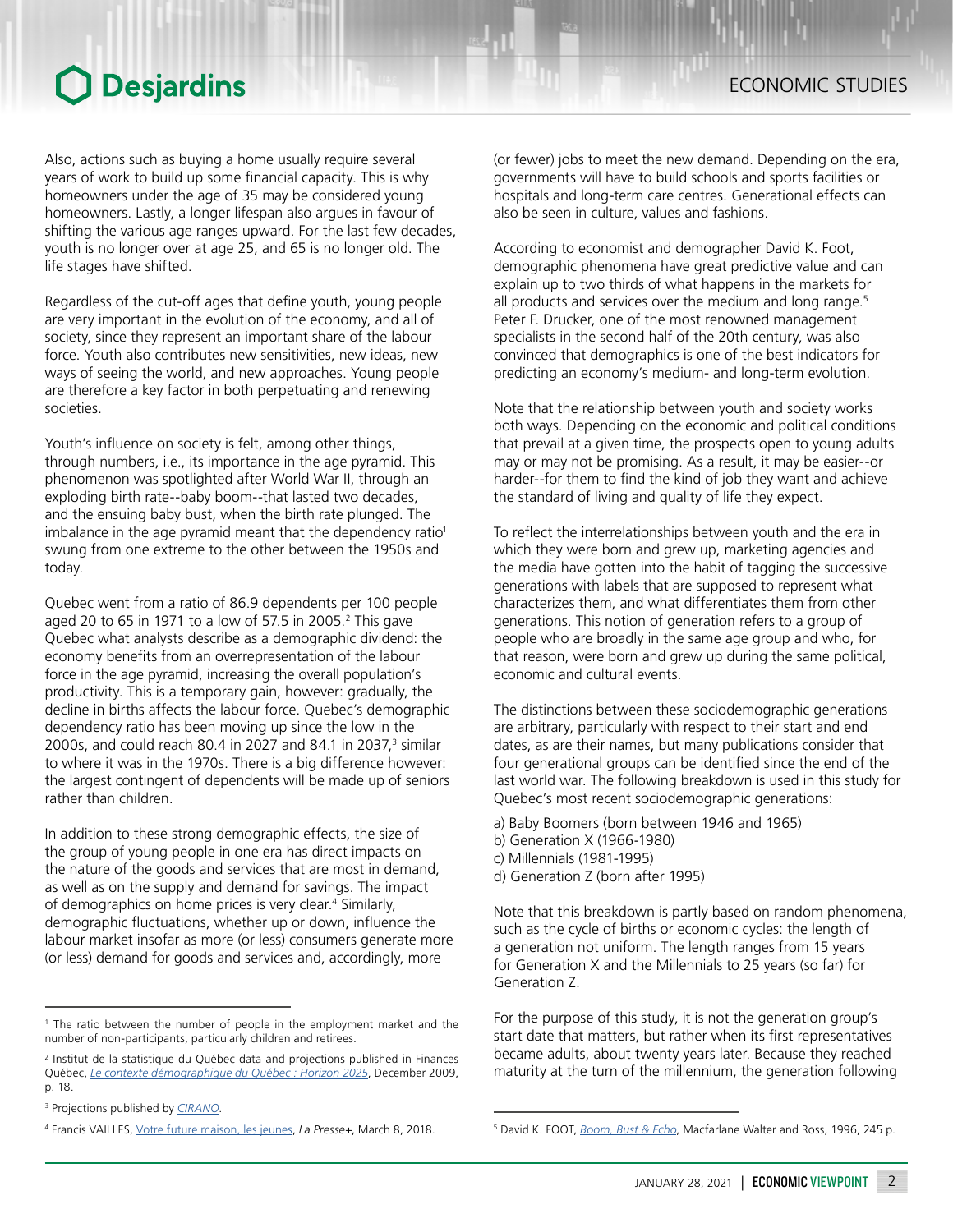## ECONOMIC STUDIES

## **O** Desjardins

Generation X was named the Millennials (they were briefly tagged Generation Y).

To take into account the years for which federal censuses produced socioeconomic data on the various demographic groups, this study privileges the data published for four reference years, 1971, 1986, 2001 and 2016; each year is representative of the situation prevailing at the time the four generations selected began to reach adulthood. Where data was not produced for a reference year, the data available for the closest year was used.

The COVID-19 pandemic is not reflected in the data since the data for 2020 had not yet been released when the study was done. On the other hand, the pandemic's impacts on Generation Z's prospects are dealt with on the basis of possible scenarios for the next decade.

## **Times Are Changing**

Although there are only fifteen years between the reference years, this was enough time for youth to reach adulthood in economic, political, social and cultural environments that had changed substantially during that time.

The changes from generation to generation can be summarized by referring to what could be described as the "spirit of the times," as well as demographic change and changes to the economy.

 $\blacktriangleright$  The Spirit of the Times

The spirit of the times refers to an era's atmosphere as it may be expressed in fashion as well as economic, political, cultural and social events. This spirit impregnates values and shapes how the present is seen, and how the future is viewed. Each of the reference years enjoys a specific atmosphere. Here is a brief list of the highlights:

• 1971

The start of the 1970s was marked by a huge influx of young baby boomers into school and work. At the time, this cohort represented 41% of Quebec's population (appendix 1 on page 10).

The creation of the welfare state led to a surge in the number of public sector jobs. The federal government launched a variety of programs for offering temporary jobs to young people.

The economy was affected by a sharp rise in oil prices triggered by a cartel of oil-producing nations, the Organization of the Petroleum Exporting Countries. During this time, the publication of the Club of Rome report created a global shock wave by making populations aware of the limits of an economic model based on growth.

The international climate was marked by the Cold War's nuclear threat, the never-ending conflict in Vietnam, two successive wars between Israel and Arab nations, the overthrow of Chile's Allende government, secessionist conflicts in Bangladesh and Biafra, etc.

Across Quebec, labour relations were very strained. Strikes were frequent, including the strike by the Front commun union coalition which paralyzed public services in Quebec (1972).

Despite these tensions and threats, overall, Boomers were optimistic, since they grew up during the prosperous post war period and, in Quebec, benefited from the creation of infrastructure and new or improved public services, the holding of the Expo 67 Universal Exposition and 1976 Olympic Games in Montreal as well as the start of large hydroelectric development projects.

Mores Change Religion's declining influence, the fine-tuning of the birth control pill, legalization of divorce, and feminist demands, among other factors, changed the perceptions of sexuality, marriage, the family and the status of women.

The Boomers believed it was possible to change the world and society. May 1968 and the protests on U.S. campuses were echoed in Quebec, with ongoing student demonstrations and strikes. They were generally peaceful. It was the time of Flower Power, communes, and the increasing popularity of psychotropic substances.

This generation was not worried about its health. The Salk vaccine had defeated polio, while the Asian flu (1957) and Hong Kong flu (1968) did not cause any major harm. Heart transplants became possible. It seemed like medicine could defeat the major diseases.

• 1986

The first representatives of Generation X reached adulthood in the mid-1980s, at a time when the economy was struggling back from the stagflation of the 1970s and deep 1981-1982 recession. At the time, Gen Xers represented 20.9% of Quebec's population, half that of the Boomers fifteen years earlier (appendix 1 on page 10). The difference is due to the drop in the number of births after 1960, and the fact that Generation X is only 15 years long, rather than 20 years, like the Boomers.

Government debt and neoliberal ideology ended the expansion of the welfare state. This was a time of budget cuts, privatization and deregulation. The high divorce rate and appearance of AIDS showed the limits of the previous generation's dream of sexual liberation. Quebec's political and cultural milieus were dealing with disillusionment over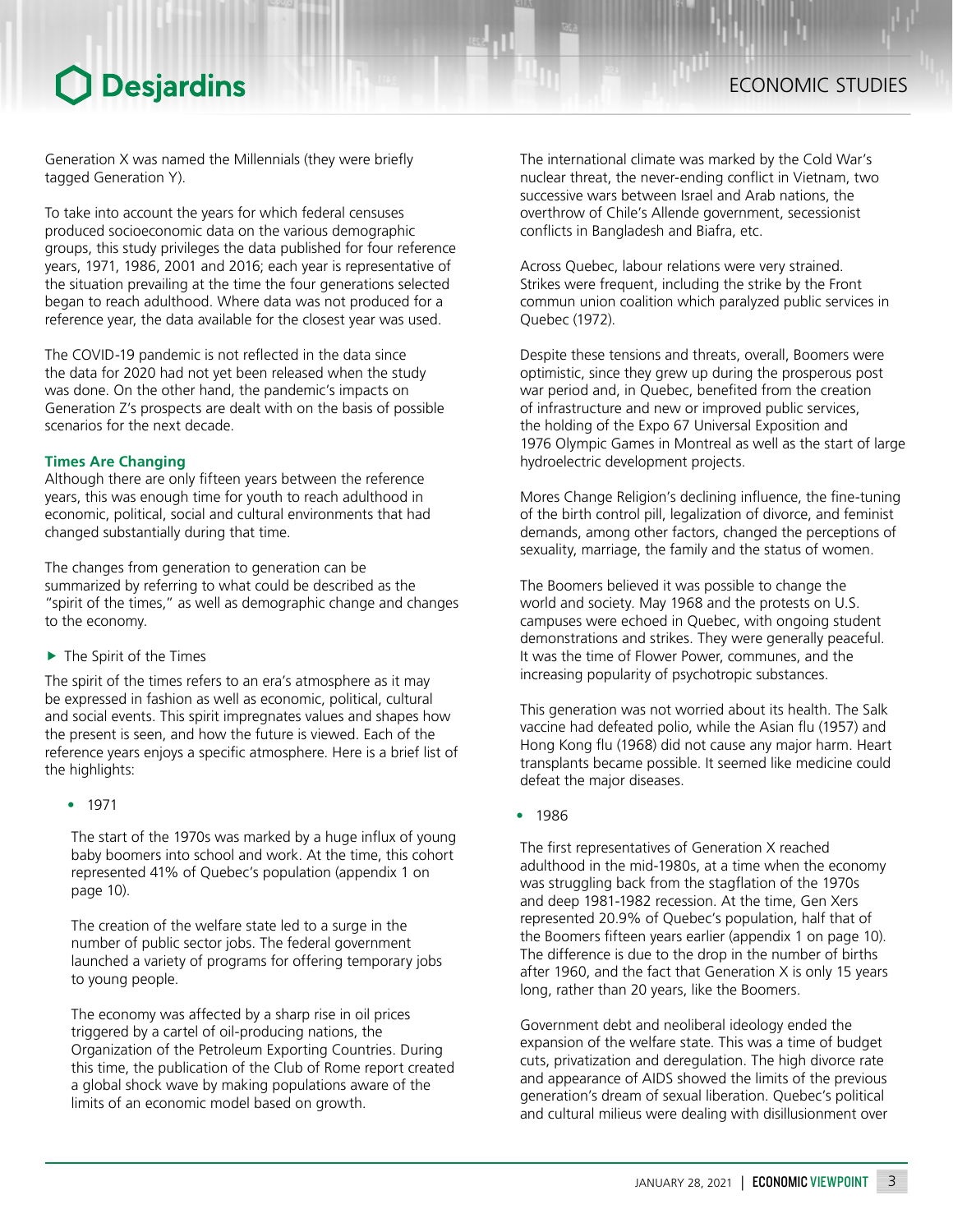the failed 1980 referendum. It was a time for cocooning, returning to the private sphere.

The Cold War seemed less and less threatening: President Gorbachev began to liberalize the Soviet Union. At the end of the decade, the Berlin Wall came down, elections were introduced in some Eastern Bloc countries, and Rumania's dictatorship collapsed, to mention just some of the upheaval seen during this period. On the other hand, environmental concerns intensified, as acid rain ravaged forests and lakes, a hole in the ozone layer threatened public health, and the accidents at Three Mile Island (1978) and Chernobyl (1986) cast doubt on the safety of nuclear plants. The Bruntland Commission report (1987) popularized the notion of sustainable development.

Gen Xers saw their opportunities for achieving their ambitions as so limited that they adopted the slogan "No future." In fact, access to the job market was tougher for Gen Xers than it was for the Boomers. For example, education was no longer a fast track to a career.<sup>6</sup> To a much greater extent than the Boomers 15 years earlier, a large proportion of Gen Xers were unemployed or had to make do with precarious work. According to researchers Linteau, Durocher, Robert and Ricard, "Many saw the young people of the 1980s as a sacrificed generation"7 and people began to wonder whether, for the first time in history, a generation would have to give up on achieving a better standard of living than their parents.

### • 2001

The economy was swept along by globalization and the new information and communications technology. A "new economy" seemed to be emerging, increasingly based on knowledge.

The Quebec and federal governments continued the effort to clean up public finances. In Quebec, the goal resulted in the stated intention of not leaving too much public debt to future generations, which led to the creation of the Generations Fund in 2006.

The international scene was marked by the attacks of September 11, 2001, the war on terror, and the start of the wars in Afghanistan and Iraq.

With the 1997 signing of the Kyoto Protocol, the public was increasingly aware of climate disturbances that greenhouse gas emissions could cause.

The SARS episode in 2003, occasional cases of E. coli poisoning, and the recurring fear of an Avian flu epidemic were among the new threats to public health.

The Millennials reached adulthood having spent their youth in constant contact with the Internet and other electronic tools, preparing them to enter workplaces where digital technology was playing a growing role. At about 19% of Quebec's population, their relative weight was slightly smaller than that of Generation X, fifteen years earlier (appendix 1 on page 10). With a reputation for being creative, qualified and hard-working, they were also demanding, looking for working conditions that were in line with their values, rather than job security.

• 2016

The economy was still recovering from the 2008 financial crisis and employers were struggling to recruit. There was even talk of a labour shortage. The population was increasingly aware of income and wealth inequalities that had widened over time. Populist governments were elected around the world, echoing the frustrations of much of the population, who had the impression they had been passed over by economic and political leaders.

Governments were gradually relaxing budget restrictions. "Neoliberal" values gave way to a more determined government commitment to support the economy and deliver services to the population.

Until the COVID-19 pandemic disrupted everything, public health was focused on the ravages being caused by illegal opioid consumption.

Between 2000 and 2017, the increase in the cost of housing, in purchasing a residence, was the main factor eroding household buying power in developed countries.<sup>8</sup> Canada is one of the Organization for Economic Co-operative and Development (OECD) countries in which the pension replacement rate has declined the most over this period.<sup>9</sup> These problems primarily affected Gen Xers and Millennials, as Gen Z was only now reaching adulthood. Gen Z is a fairly small generation given that, even with 25 years of births, it only represents 21% of Quebec's population (appendix 1 on page 10), not much more than the 15-year generations, the Gen Xers and Millennials. Even more than the Millennials, this generation has, since infancy, been immersed in the digital universe and is perfectly comfortable with social networks, online transactions, and the myriad other applications of information and communications technology.

<sup>6</sup> Stéphane KELLY, *[À l'ombre du mur – Trajectoires et destin de la génération X](https://www.editionsboreal.qc.ca/catalogue/livres/ombre-mur-1886.html)*, Montréal, Les Éditions du Boréal, 2011.

<sup>7</sup> Paul-André LINTEAU, René DUROCHER, Jean-Claude ROBERT and François RICARD, *[Le Québec depuis 1930](https://www.editionsboreal.qc.ca/catalogue/livres/histoire-quebec-contemporain-2091.html)*, Montréal, Les Éditions du Boréal, 1986, p. 410.

<sup>8</sup> McKinsey Global Institute, *[The Social Contract in the 21st Century](https://www.mckinsey.com/industries/public-and-social-sector/our-insights/the-social-contract-in-the-21st-century)*, 2020, p. 9.

<sup>9</sup> *Ibid.* p. 15.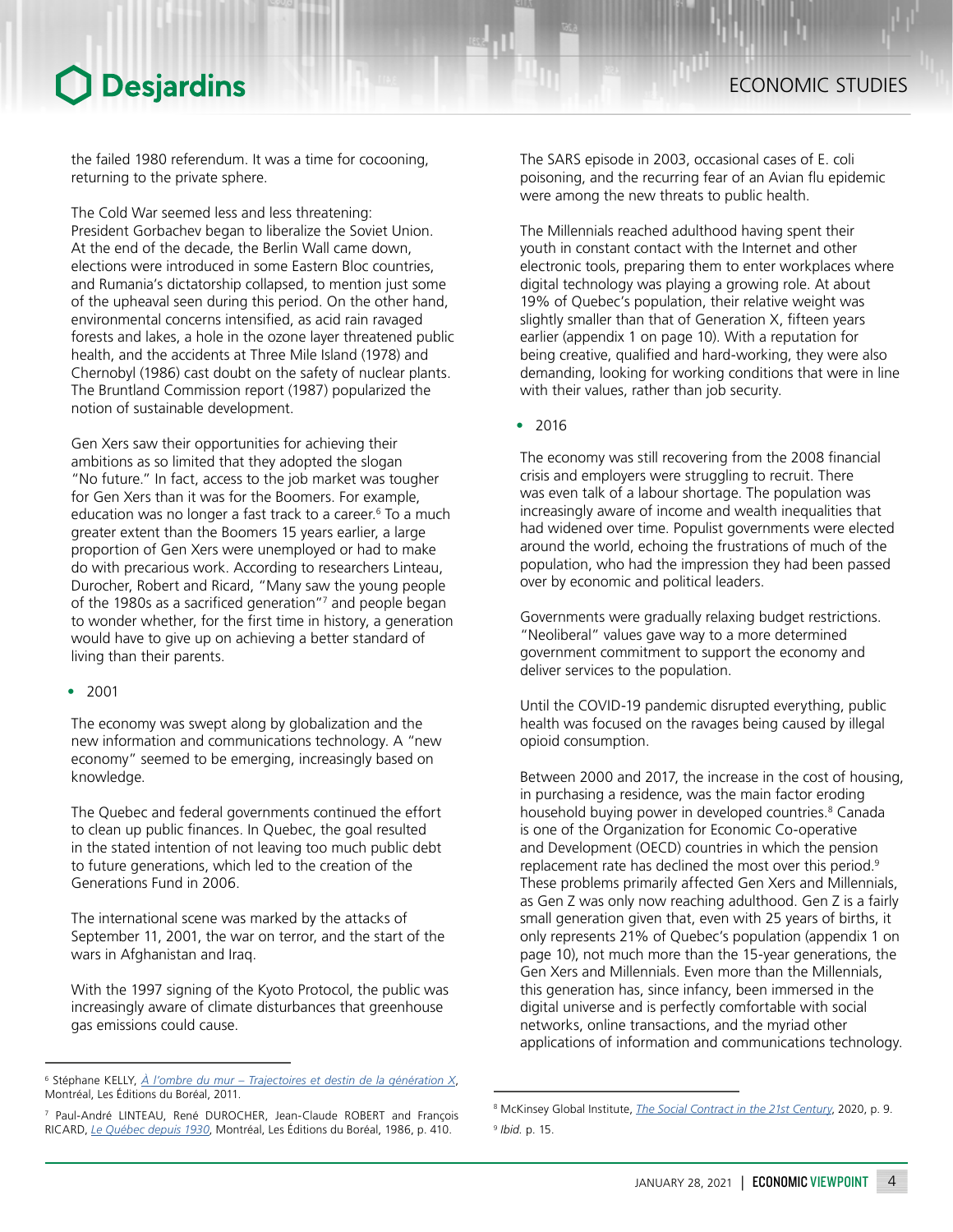The environment issue is galvanizing populations, the political class and business people to establish goals and measurable targets, as well as set deadlines. Generation Z is very concerned about climate change and other environmental problems that are increasingly making themselves felt.

• 2020-2030

In the years to come, the economy and society as a whole will be marked by the consequences of the COVID-19 pandemic. At this time, it is not possible to determine the magnitude and exact nature of these consequences, but they are likely to be deep and lasting. The IMF refers to a long economic convalescence. People, particularly young adults, may hesitate to go into business after having seen how many sectors were pummelled by the pandemic.<sup>10</sup>

Among other things, the coming years could be characterized by substantial budgetary prudence on the part of the federal and Quebec governments, given the pandemic's impact on their balance sheets. In this context, it would be hard to expect substantial tax relief or more generous government programs. Greater uncertainty about the future will also be fuelled by the consequences of more frequent and more destructive climate disturbances.

Moreover, population ageing will have a greater effect on the economy and public finances. Many analysts fear that greater demand for health care and social services, and slowing economic growth could undermine the Quebec government's budgetary balance. The Quebec government could be confronted with tough choices with respect to the tax burden on Quebecers and maintaining the quality of public services.11 Even before the pandemic threw a monkey wrench into public finances, some econometric simulations suggested the Quebec government would have a budget deficit of \$9.5B in 2035.<sup>12</sup>

However, for young adults, the future might be less gloomy in the next decade than this sombre picture suggests. Their strong qualifications and the relative scarcity of labour should help them get rewarding, well-paid jobs. Less numerous, they will not have to compete with peers as heavily as previous generations over the best jobs.

To deal with scarce labour and to adapt to the new economy that will emerge from the pandemic's upheaval, businesses will invest more, particularly in new technologies, new processes and more powerful equipment, so Quebec's economy could make productivity gains that will result in better pay.

On an individual level, some young people will inherit financial and physical assets from their parents and grandparents.

 $\blacktriangleright$  Sociodemographic Evolution

Table 1 sets out the demographic weight of young people aged 15 to 24 in each of the reference years and in 2019. It shows that the proportion of 15- to 24-year-olds in Quebec's population has dropped by nearly half since 1971, going from 19.6% to 10.9%. The decline was smooth from one reference year to another. Just as eloquent and meaningful is the major, smooth increase in the population's average age, which went from 29.9 years in 1971 to 42.4 years in 2019. This trend will persist in the coming decade; the average age is projected to reach 43.7 in 2031 in Quebec.<sup>13</sup> In other words, whereas the Boomers were entering a young society, Generation Z is reaching adulthood in a middle-aged society.

### TABLE 1

### *Youth in Quebec's population*

|                                                             | 1971 | 1986 | 2001 | 2016 | 2019i |
|-------------------------------------------------------------|------|------|------|------|-------|
| Proportion of 15- to 24-year-<br>olds in the population (%) | 19.6 | 145  | 133  | 115  | 10 9  |
| Median age of the population<br>(years)                     | 256  | 318  | 38.5 | 424  | 42 5  |
| Average age of the<br>population (years)                    | 299  | 344  | 384  | 419  | 424   |

i: Interim data

Sources: Institut de la statistique du Québec and Desjardins, Economic Studies

Appendix 1 on page 10 provides more complete information on the demographic profile of Quebec's population in the reference years.

The ageing of Quebec's population is partly due to a longer life expectancy, but it is also greatly due to the drop in natural population growth (graph 1 on page 6). In 2016, when the Millennials were of an age to start families, the natural growth rate (births minus deaths) per 1,000 people had dropped substantially due to an increase in deaths combined with a decline in births between 1975 and 2016. The drop in fertility is due to the change in mores and social practices mentioned

<sup>&</sup>lt;sup>10</sup> Éric DESROSIERS, Analyse : les esprits et l'économie marqués au fer rouge par la [pandémie](https://www.ledevoir.com/economie/585362/analyse-les-esprits-et-l-economie-marques-au-fer-rouge-par-la-pandemie), *Le Devoir*, September 4, 2020.

<sup>11</sup> Luc GODBOUT *et al.*, *[La soutenabilité budgétaire des finances publiques du](https://savoirs.usherbrooke.ca/handle/11143/8456)  [gouvernement du Québec](https://savoirs.usherbrooke.ca/handle/11143/8456)*, Chaire en fiscalité et en finances publiques, Université de Sherbrooke, January 2014.

<sup>12</sup> Pierre-Carl MICHAUD, *[Les implications pour les finances publiques du Québec](http://www.economistesquebecois.com/files/documents/d2/60/29mai-a1-4-michaud.pdf)*, presentation to the May, 2018 conference of the Association des économistes québécois.

<sup>13</sup> According to the ISQ's baseline scenario (2019), p. 72.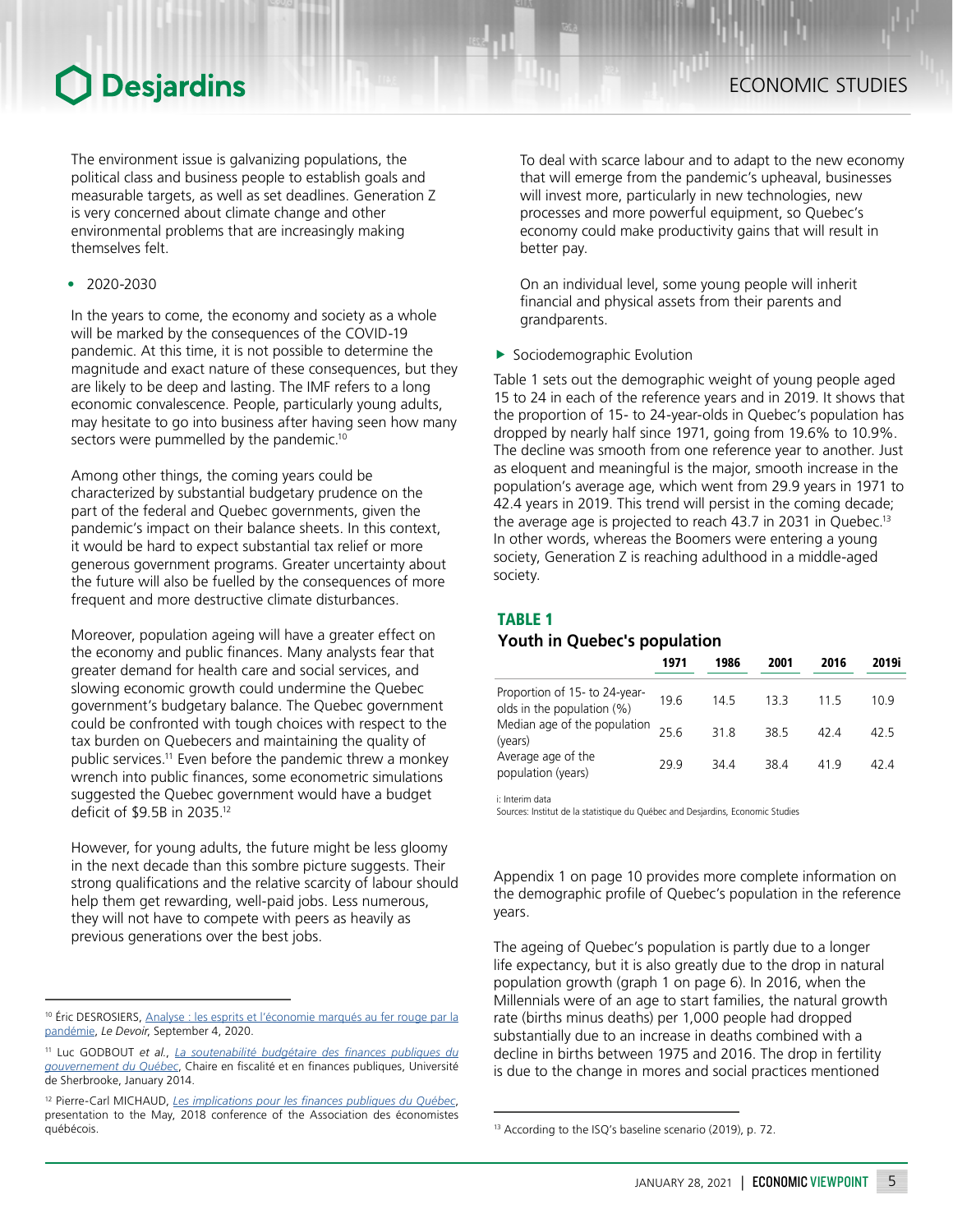#### GRAPH 1

Quebec: Quebec's natural population growth rate is declining



Sources: Institut de la statistique du Québec and Desjardins, Economic Studies

earlier. These lifestyle changes have resulted in a decline in young Quebecers living as couples (graph 2) or in any form of cohabitation (table 2); if they get married, they are increasingly doing so for the first time at an older age (graph 3).

#### GRAPH 2

Quebec: The proportion of young people in couples has declined since 1996



Sources: Institut de la statistique du Québec and Desjardins, Economic Studies

## TABLE 2

## *Proportion of Quebecers living alone*

| IN%               | 1981 | 1986 | 1996 | 2001 | 2016 |
|-------------------|------|------|------|------|------|
| 15 years and over | 8.4  | 98   | 133  | 14 8 | 17 2 |
| $15-19$ years     | 11   | 0 ዓ  | 11   | 11   | 12   |
| $20 - 24$ years   | 6.9  | 63   | 7.8  | 8.5  | 89   |
| $25 - 29$ years   | 9.0  | 9 Z  | 12 በ | 13 0 | 155  |

Sources: Institut de la statistique du Québec and Desjardins, Economic Studies

Immigration has partially compensated for the drop in the natural growth rate. In 1991, immigrants represented 9.0% of Quebec's entire population. In 2016, this proportion was 13.7%.<sup>14</sup> In that

#### GRAPH 3





Sources: Institut de la statistique du Québec and Desjardins, Economic Studies

year, immigrants accounted for a slightly smaller proportion of 15- to 29-year-olds, at 10.4%.<sup>15</sup>

- $\blacktriangleright$  Changes in the Economy
	- Economic Growth

In terms of economic growth, two trends could be seen between 1971 and 2016. Firstly, thanks to actions taken by governments and institutions like the Bank of Canada, the amplitude of economic cycles (peak to trough) and length of recessions in Canada were much smaller than in previous eras, which welcome trend continued throughout the period. However, the Canadian economy's annual growth also trended down.

In the early 1970s, Boomers could reasonably expect the postwar period's strong economic growth to persist, with average annual rates of around 5%. That did not happen: instead, growth declined until the last few years. In fact, graph 4 on page 7 shows that the five-year average for Canada's real GDP growth rate was 5.8% in the 1960s, and declined to 4.9% at the start of the 1970s. In the middle of the last decade, it was just 1.9%.

Therefore, although the four generations being examined only experienced four years of recession, 1982 (4.4% contraction in Quebec GDP), 1991 (-2.5%), 2009 (-1.1%) and 2020 (-5.4%16), they all got the impression of reaching adulthood during a time when the outlook for economic growth was worse than previous years<sup>17</sup>.

<sup>14</sup> QUÉBEC (MINISTÈRE DE L'IMMIGRATION, DE LA DIVERSITÉ ET DE L'INCLUSION), *Recueil de statistiques sur l'immigration au Québec*, 2019, p. 31 (available in French only).

<sup>15</sup> Census data reproduced in ISQ (2020), *[Regard statistique sur la jeunesse](https://statistique.quebec.ca/fr/document/regard-statistique-sur-la-jeunesse)*.

<sup>&</sup>lt;sup>16</sup> Forecast from Desjardins, Economic Studies, January 21, 2021.

<sup>17</sup> For a more in-depth analysis of economic cycles, see: *[Special study: Economic](https://www.desjardins.com/ressources/pdf/pv1411e.pdf?resVer=1416925943000) [history of Quebec over the past six decades](https://www.desjardins.com/ressources/pdf/pv1411e.pdf?resVer=1416925943000)*, Desjardins, Economic Studies, *Economic Viewpoint*, November 25, 2014, 13 p. and *[Comparative Study of](https://www.desjardins.com/ressources/pdf/pv150922e.pdf) [magnitude and length of economic cycles](https://www.desjardins.com/ressources/pdf/pv150922e.pdf)*, Desjardins, Economic Studies, *Economic Viewpoint*, September 22, 2015, 5 p.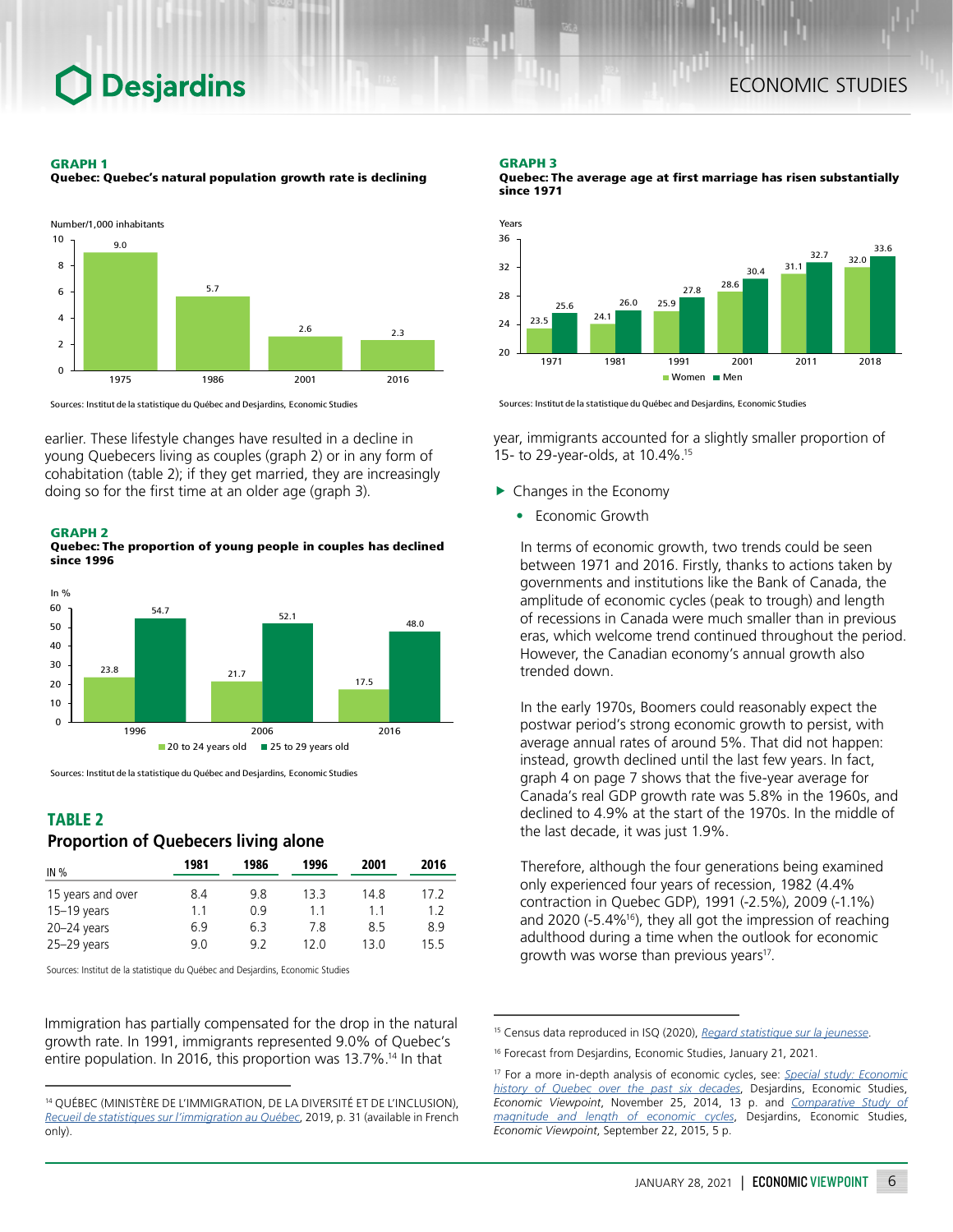#### GRAPH 4

The average annual growth rate of Quebec's real GDP has slowed over time



Sources: Statistics Canada, Conference Board of Canada and Desjardins, Economic Studies

#### • Unemployment

As graph 5 shows, different generations of young people aged 15 to 24 always had to grapple with a much higher unemployment rate than the rest of the population. In 2016 and in 1976, the unemployment rate among people aged 15 to 24 was twice that of the rest of the labour force. In absolute terms, however, the youth unemployment rate has declined, apparently as a result of the increasing scarcity of labour during the 2010s. Whereas Generation X faced an unemployment rate of 16.3% in 1986, Generation Z, for its part, had a much lower rate, at 12.7% in 2016 and 8.6% in 2019.

#### GRAPH 5

Quebec: The youth unemployment rate declined from 1976 to 2019, prior to the pandemic



Sources: Statistics Canada and Desjardins, Economic Studies

### • Inflation

The four youth generations' experience of inflation is sharply different. When the first Boomers were becoming adults, the inflation rate was shooting up, hitting an average annual rate of 4.7%; a decade earlier, it had been hovering around 1.2% (table 3). The situation eroded further in the 1970s; in just ten years, the average annual inflation rate doubled to about 10%. It even peaked at 12.5% in 1981. Generation X

#### TABLE 3

### *Average annual inflation rate in Canada\**

|           | <b>GENERATION</b> | IN $%$ |  |
|-----------|-------------------|--------|--|
| 1959-1963 |                   | 1.2    |  |
| 1969-1973 | Baby-boomers      | 4.7    |  |
| 1978-1982 | Baby-boomers      | 10.3   |  |
| 1984-1988 | X                 | 4.2    |  |
| 1999-2003 | Millennials       | 2.4    |  |
| 2014-2018 | Millennials Z     | 1.7    |  |
| 2019      |                   | 19     |  |

Quebec data was only available as of 1979

Sources: Statistics Canada and Desjardins, Economic Studies

reached adulthood in this highly inflationary context. At this time, central banks in Canada and other industrialized nations were adopting money supply management policies that would disrupt inflation expectations among workers, consumers and businesses. These policies delivered the hoped-for results: during the childhood and youth of the Millennials and Generation Z, inflation was under control, with an average annual rate around 2%, the Bank of Canada's target.

Interest rates are another variable that created varied economic conditions for the different generations as they became adults, that is, when they had to borrow to acquire various durable goods and, a few years later, buy homes or condos.

It is not possible to provide a thorough view of interest rates at various times, since they vary according to duration, purpose (real estate or consumer loan), certain terms (closed or open) and the lender, among other factors. However, the rates all vary in tandem, up or down, in response to the signals sent by the Bank of Canada. One of these is the prime rate. It is the basis for all variable mortgage rates in Canada. Table 4 on page 8 provides the level for the prime rate on January 1 in certain years.

Although the prime rate had not gone over 5.00% between 1934, when the Bank of Canada was founded, and the mid-1960s, it started to climb just as the Boomers were completing their education and entering the job market. It hit 7.50% at the start of 1971, but the worst was yet to come: it climbed to 9.50% in 1974, and 18.25% in 1981, going above 20.00% in August of that year. In 1986, the first Generation X contingents benefited from a slight lull, when the prime rate fell to 10.00%, but it remained high, particularly as both mortgage and consumer loans were affected.

Subsequently, the monetary policies applied by the central banks continued to make themselves felt, and Millennials and Generation X were able to get much more accommodating interest rates. The prime rate came down to 7.50% in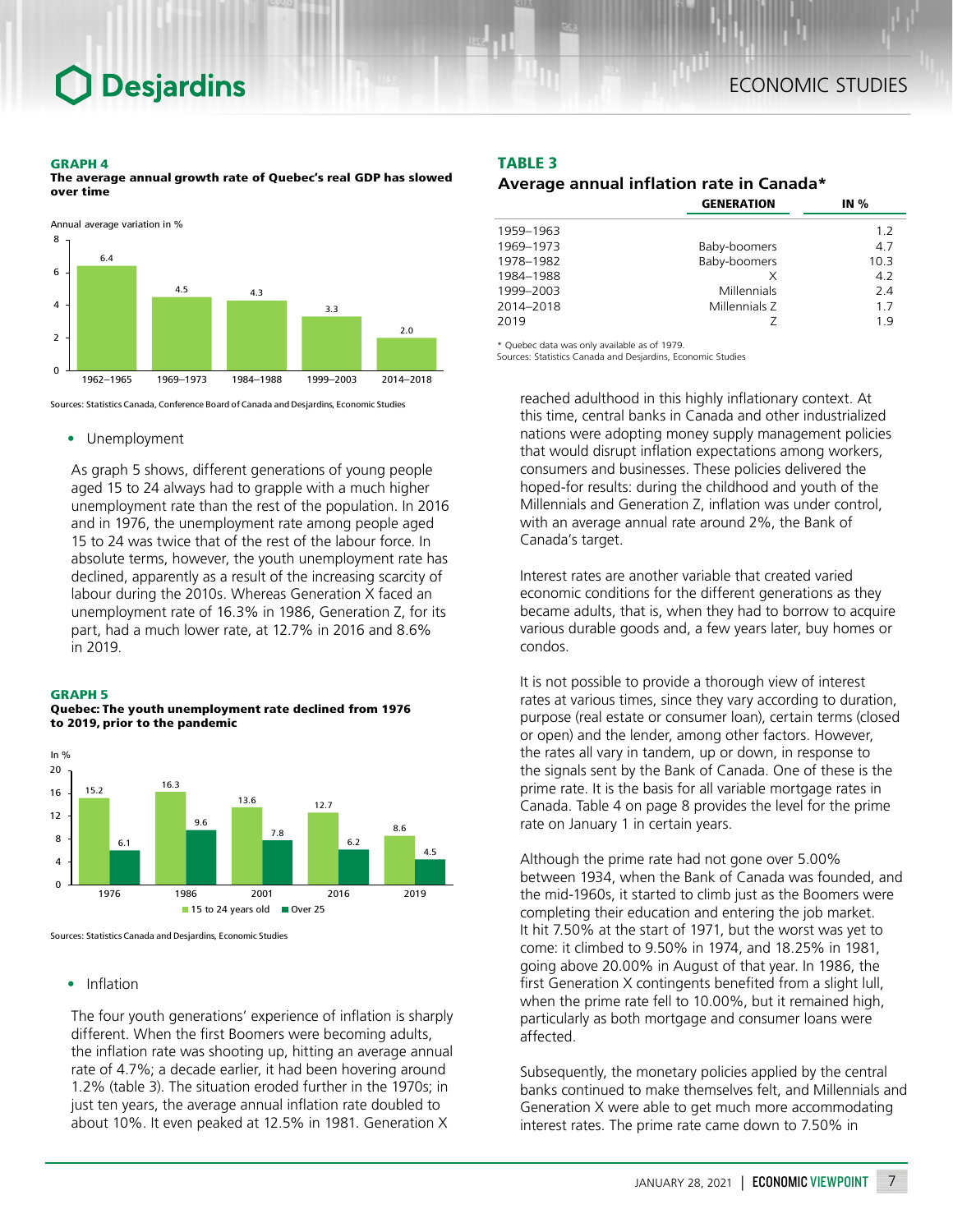## TABLE 4

## *Prime rate on January 1 in Canada*

| IN % | <b>RATE</b> |
|------|-------------|
| 1964 | 5.75        |
| 1971 | 7.50        |
| 1974 | 9.50        |
| 1981 | 18.25       |
| 1986 | 10.00       |
| 2001 | 7.50        |
| 2016 | 2.70        |
| 2020 | 3.95        |
| 2021 | 2.45        |

Sources: Bank of Canada, Datastream and Desjardins, Economic Studies

January 2001, and was just 2.70% at the start of 2016, before the Bank of Canada pushed it up to 3.95% at the start of 2020. The crisis triggered by the COVID-19 pandemic prompted the Bank to lower it to 2.45% as of March 2020.

#### • Wages

Although, at first glance, interest rates were much better for the Millennials and Generation Z than they were for the Boomers and Gen Xers, on the other hand, the Boomers could count on wage increases that allowed them, to a certain degree, to keep pace with rise in the cost of living; also, higher inflation could quickly shrink the real value of contracted debt. During the 1970s, the average real wage in all activity sectors rose about 25% in Quebec, then remained stable in the first half of the 1980s.<sup>18</sup>

From the mid-1980s to 2019, the real wages of unionized employees increased by just 0.2% a year on average. Real wages even shrank between 1996 and 2000, and 2001 and 2005, then started to trend up as of the mid-2000s. Here, the 0.8% average annual growth rate for real wages in recent years (2016-2019) constitutes a much more favourable context for the Millennials and Generation Z than it was three decades earlier for the young Boomers and Gen Xers (graph 6).

In other words, the economic situation in a particular time can only be correctly understood by factoring in the simultaneous interplay of several complementary indicators.

• Residential Property

The Affordability Index, developed by Desjardins Group's Economic Studies, does just that: it simultaneously considers a variety of factors. The index is designed to reflect how

#### GRAPH 6





1986–1990 1991–1995 1996–2000 2001–2005 2006–2010 2011–2015 2016–2019

Sources: Institut de la statistique du Québec and Desjardins, Economic Studies

possible it is financially for households to acquire a home. It is formed by the relationship between households' average personal disposable income and the estimated income required to cover the various costs associated with owning an average home (mortgage payments, taxes, maintenance, repairs, heating, etc.). A higher index means more households are presumed to have the income necessary to buy their own home.

Graph 7 shows that Desjardins' Affordability Index has fluctuated substantially in Quebec since the end of the 1980s. Following a low in 1990s, the index began a rising streak that peaked in 2002; it then tumbled, reaching a floor in 2008. The index rose again, then began to fall since 2018.

This roller coaster trajectory gave Generation X the best conditions for entering the housing market at a time when they were becoming old enough to take the plunge. The conditions were much tougher for the Millennials at the end of the 2000s, then normalized somewhat in the last decade, when the first Generation Z representatives were becoming old enough to contemplate purchasing a home.

#### GRAPH 7

The evolution of the Desjardins Affordability Index illustrates major changes over time and across the generations



Source: Desjardins, Economic Studies

<sup>18</sup> Jacques ROUILLARD and Jean-François ROUILLARD, *[L'évolution des salaires réels](http://expertise.hec.ca/actualiteeconomique/wp-content/uploads/2019/09/ae412_art_par.pdf)  [au Québec de 1940 à 2018 : Analyse historique](http://expertise.hec.ca/actualiteeconomique/wp-content/uploads/2019/09/ae412_art_par.pdf)*, p. 31.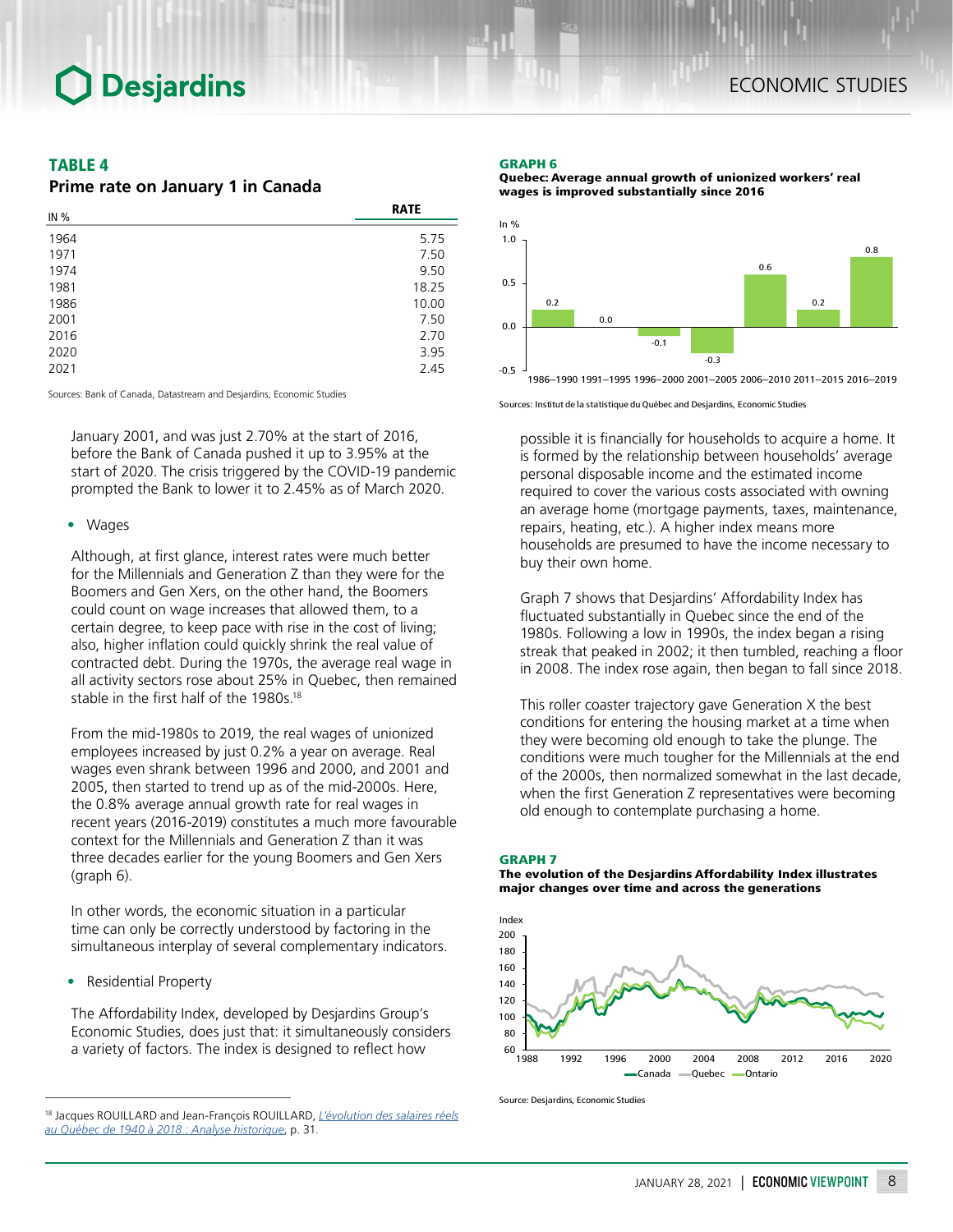Although there were reasons to envy Generation Z in terms of homeownership, Quebec's Millennials and Generation Z can be happy to benefit from a higher affordability index than their counterparts in the rest of Canada. Apparently, their situation is also a lot better than that facing young generations in other developed countries, where home prices have hit giddy heights.<sup>19</sup>

• Employment Structure

Reflecting the growing weight of service activities in the economy, the distribution of jobs between the primary, secondary (manufacturing and construction) and tertiary sectors has changed substantially in the last five decades. When the first Boomers were leaving school or university, they could consider heading toward activities that involved manual labour, since agriculture, forestry, mining, energy, constructing and manufacturing represented about 40% of jobs in Quebec. However, these sectors' capacity to offer employment declined regularly after that. They already accounted for less than one quarter of the jobs when Millennials hit the job market, around the turn of the millennium, and less than a fifth when Generation Z entered the job market in the 2010s (table 5).

Between the Boomers' entry into the world of work and the entry of Gen Z, the opportunities in the primary sector declined the most, going from 8.2% to just 3.0% of all jobs. While technological development and productivity gains account for much of the labour market's transformation, it is possible that the growing popularity of work among students has also played a role, since this makes up the bulk of the work in commerce and food services.

## TABLE 5

### *Distribution of employment by broad economic sector in Quebec*

| IN %                 | 1966        | 1976       | 1986        | $2001*$     | 2016*       |
|----------------------|-------------|------------|-------------|-------------|-------------|
| Primary<br>Secondary | 8.2<br>34.9 | 49<br>29.9 | 3.8<br>22.6 | 3.0<br>20.8 | 3.0<br>16.8 |
| Tertiary             | 56.9        | 65.2       | 65.6        | 76.2        | 80.2        |

\* For 2001 and 2016 the secondary sector includes construction, while the primary sector includes electricity and natural gas distribution. It was not possible to verify this information for 1966, 1976 and 1986.

Sources: Statistics Canada for 2001 and 2016 and Ministère du développement économique, de l'Innovation et de l'Exportation (1996) for prior years and Desjardins, Economic Studies

### **To Sum Up**

### **Some study data goes back to 2015, 2016 and 2018—not being published on an annual or regular basis. The onset of the pandemic back in 2020 could be a game-changer for some parameters, causing us to adapt certain conclusions.**

Depending on the era, the young generations became and will become adults in very different economic, political, social and cultural climates. Young Boomers soared on the wings of optimism and the sense that anything was possible, including political and sexual revolution; the Gen Xers became adults at a time when the horizons were clouded by the economic slump and the end of the big collective projects. For their part, the Millennials grew up with the hopes raised by globalization, new technologies, and their high level of education. Lastly, Generation Z hit the scene when the climate threat, inequality, identity tensions and the fallout from the COVID-19 pandemic point to a very uncertain future.

The social and demographic context has changed sharply in the last 50 years. The main transformation pertains to population ageing. The result is that, from generation to generation, youth has constituted a shrinking proportion of Quebec's population. This demographic evolution has occurred in tandem with a change in lifestyles that has resulted in young people forming fewer couples, and starting fewer families.

One thing all four generations in this study have in common is that they reached maturity in the context of a long-term downtrend for the rate of economic growth. Moreover, from one generation to another, the youth were much more affected by unemployment than older age groups, but in the context of a chronic labour shortage, Generation Z benefited, before the pandemic, an unemployment rate significantly lower than that of previous generations, before the pandemic, when they were that age. In terms of inflation and borrowing costs, Boomers had it the worst, as these two variables hit records when they were becoming old enough to get established. However, the rapid increase in wages during the 1970s did a lot to mitigate the impacts of higher prices and interest rates.

In fact, such compensatory phenomena often work to mitigate the impacts of unfavourable factors. This is why it is impossible to judge an economic situation at a given time based on a single variable. In addition to the example of the cross effect of wages and inflation, the Gen X example speaks loudly. Although they were struggling with a somewhat hostile job market in the 1980s, Gen Xers benefited from very favourable conditions for purchasing property in the next decade.

Part 2 of this *[Economic Viewpoint](https://www.desjardins.com/ressources/pdf/pv012921e.pdf?resVer=1611948231000)* will address the issue of income, debt and assets, various aspects of the employment market such as participation rates and employment, self‑employment, education, health, and a few aspects of lifestyle, such as housing and means of transportation.

<sup>&</sup>lt;sup>19</sup> According to MGI analysis (2020) based on OECD data and a [special report](https://www.economist.com/special-report/2020/01/16/housing-is-at-the-root-of-many-of-the-rich-worlds-problems) by *The Economist*.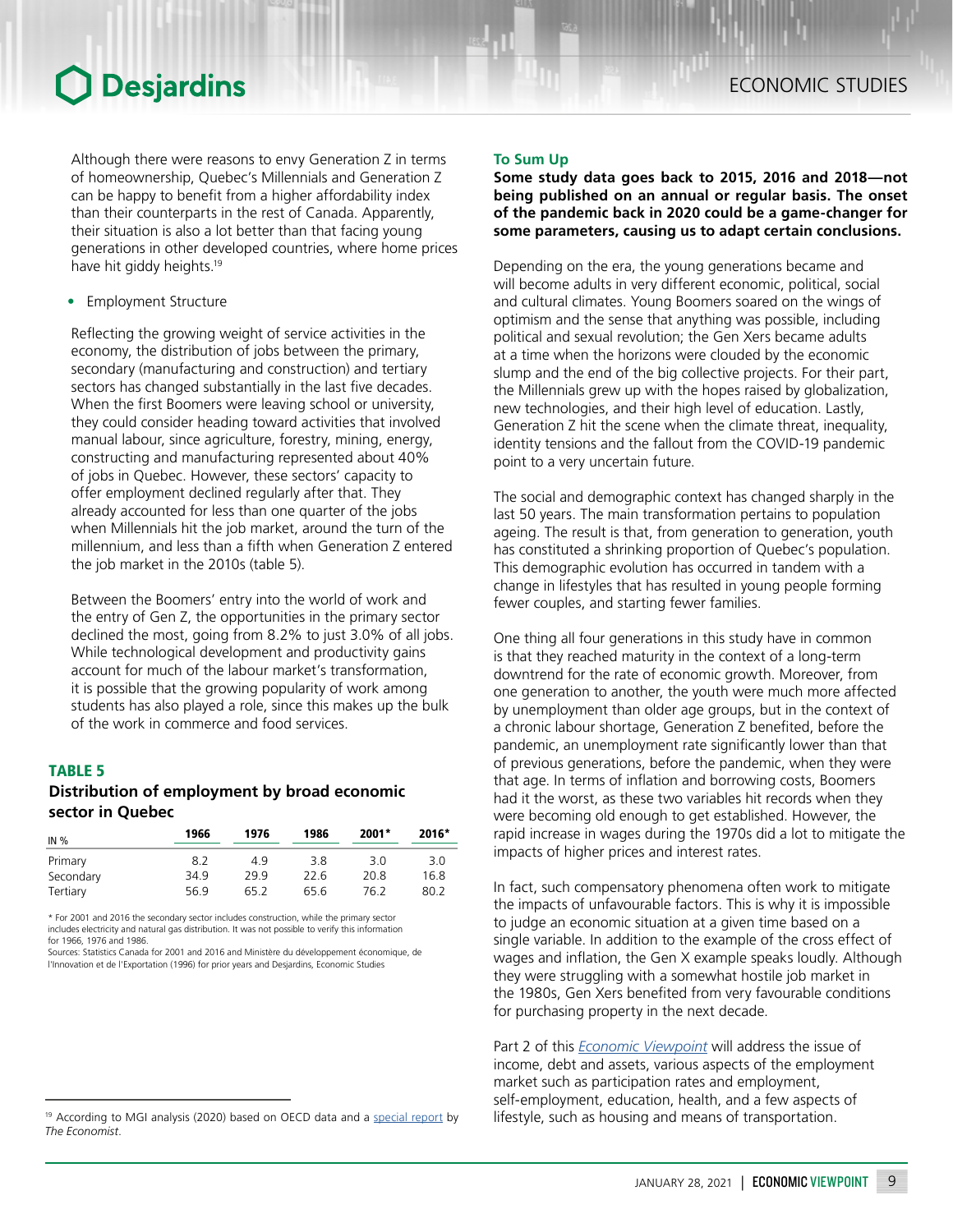## APPENDIX 1

## *Demographic data*

|             | 1971      |        | 1986      | 2001   |           |        | 2016      |        | 2019      |        |
|-------------|-----------|--------|-----------|--------|-----------|--------|-----------|--------|-----------|--------|
|             | In number | In $%$ | In number | In $%$ | In number | In $%$ | In number | En $%$ | In number | In $%$ |
| Total       | 6,137,305 |        | 6,708,170 |        | 7,396,456 |        | 8,225,950 |        | 8,501,703 |        |
| $0 - 4$     | 485,861   | 7.9    | 436,854   | 6.5    | 381,919   | 5.2    | 442,489   | 5.4    | 435,169   | 5.1    |
| $5 - 9$     | 637,478   | 10.4   | 476,594   | 7.1    | 460,772   | 6.2    | 446,931   | 5.4    | 465,310   | 5.5    |
| $10 - 14$   | 676,275   | 11.0   | 444,739   | 6.6    | 463,039   | 6.3    | 402,574   | 4.9    | 443,067   | 5.2    |
| $15 - 19$   | 635,037   | 10.3   | 485,642   | 7.2    | 467,515   | 6.3    | 429,466   | $5.2$  | 425,445   | 5.0    |
| $20 - 24$   | 573,174   | 9.3    | 626,272   | 9.3    | 515,656   | 7.0    | 517,216   | 6.3    | 503,005   | 5.9    |
| $25 - 29$   | 494,415   | 8.1    | 655,490   | 9.8    | 473,546   | 6.4    | 518,570   | 6.3    | 564,245   | 6.6    |
| $30 - 34$   | 389,580   | 6.3    | 602,419   | 9.0    | 503,069   | 6.8    | 534,815   | 6.5    | 538,832   | 6.3    |
| $35 - 39$   | 367,837   | 6.0    | 545,824   | 8.1    | 623,352   | 8.4    | 568,116   | 6.9    | 581,933   | 6.8    |
| $40 - 44$   | 364,186   | 5.9    | 463,638   | 6.9    | 653,318   | 8.8    | 521,293   | 6.3    | 567,671   | 6.7    |
| $45 - 49$   | 342,953   | 5.6    | 358,552   | 5.3    | 590,217   | 8.0    | 532,643   | $6.5$  | 522,612   | 6.1    |
| $50 - 54$   | 286,573   | 4.7    | 333,792   | 5.0    | 530,422   | 7.2    | 629,208   | 7.6    | 565,464   | 6.7    |
| $55 - 59$   | 255,439   | 4.2    | 327,684   | 4.9    | 436,368   | 5.9    | 642,195   | 7.8    | 642,398   | 7.6    |
| $60 - 64$   | 210,049   | 3.4    | 292,913   | 4.4    | 333,012   | 4.5    | 563,494   | 6.9    | 610,411   | 7.2    |
| $65 - 69$   | 162,565   | 2.6    | 230,439   | 3.4    | 291,925   | 3.9    | 482,961   | 5.9    | 513,607   | 6.0    |
| $70 - 74$   | 114,205   | 1.9    | 181,311   | 2.7    | 257,444   | 3.5    | 369,265   | 4.5    | 426,398   | 5.0    |
| $75 - 79$   | 74,544    | 1.2    | 125,212   | 1.9    | 198,583   | 2.7    | 252,546   | 3.1    | 296,739   | 3.5    |
| $80 - 84$   | 42,218    | 0.7    | 72,971    | 1.1    | 121,813   | 1.6    | 183,822   | 2.2    | 192,491   | 2.3    |
| $85 - 89$   | 18,423    | 0.3    | 33,379    | 0.5    | 64,486    | 0.9    | 119,161   | 1.4    | 127,607   | 1.5    |
| $90 - 94$   | 6,493     | 0.1    | 14,445    | 0.2    | 23,752    | 0.3    | 53,711    | 0.7    | 59,624    | 0.7    |
| $95 - 99$   | na        |        | na        |        | 5,475     | 0.1    | 13,466    | 0.2    | 17,063    | 0.2    |
| $100+$      | na        |        | na        |        | 773       | 0.0    | 2,008     | 0.0    | 2,612     | 0.0    |
|             |           | 100.0  |           | 100.0  |           | 100.0  |           | 100.0  |           | 100.0  |
| Median age  | 25.6      |        | 31.8      |        | 38.5      |        | 42.4      |        | 42.5      |        |
| Average age | 29.9      |        | 34.4      |        | 38.4      |        | 41.9      |        | 42.4      |        |

na: Data not available

Sources: Institut de la statistique du Québec and Desjardins, Economic Studies